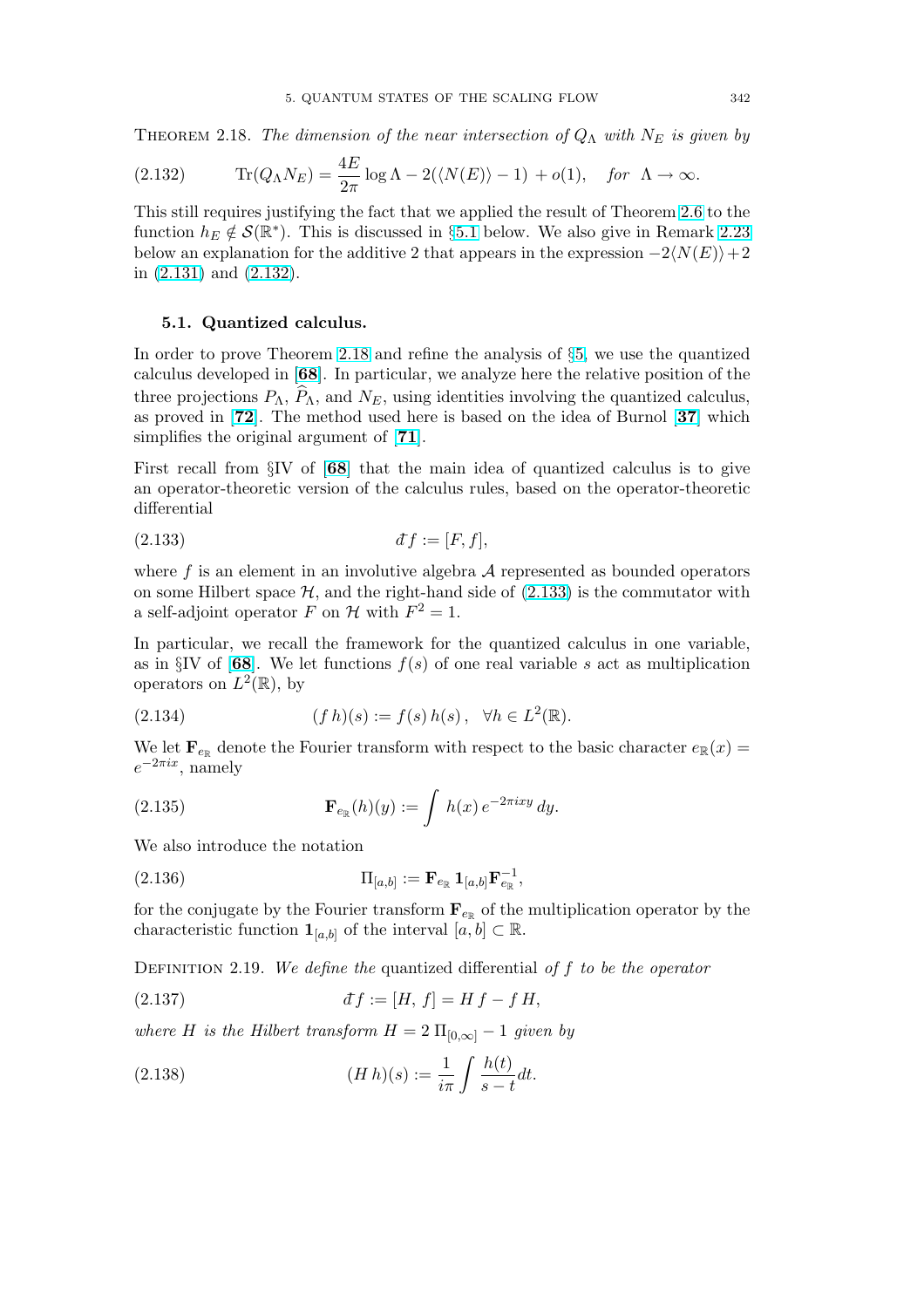<span id="page-1-0"></span>Thus, the quantized differential of  $f$  is given by the kernel

(2.139) 
$$
k(s,t) = \frac{i}{\pi} \frac{f(s) - f(t)}{s - t}.
$$

We follow [[281](#page--1-0)] and [[37](#page--1-0)], and use the classical formula expressing the Fourier transform as a composition of the inversion

$$
(2.140) \t\t I(f)(s) := f(s^{-1})
$$

with a multiplicative convolution operator. We use the unitary identification

(2.141) 
$$
w: L^2(\mathbb{R}, ds)^{\text{even}} \to L^2(\mathbb{R}_+^*, d^*\lambda), w(\eta)(\lambda) := \lambda^{1/2} \eta(\lambda), \forall \lambda \in \mathbb{R}_+^*
$$

whose inverse is given by

$$
(2.142) \t w^{-1}: L^2(\mathbb{R}_+^*, d^*\lambda) \to L^2(\mathbb{R}, ds)^{\text{even}}, \ w^{-1}(\xi)(x) := |x|^{-1/2} \xi(|x|) .
$$

Also we define the duality  $\langle \mathbb{R}^*_+, \mathbb{R} \rangle$  by the bicharacter

(2.143) 
$$
\mu(v,s) = v^{-is}, \ \forall v \in \mathbb{R}^*, s \in \mathbb{R},
$$

so that the Fourier transform  $\mathbf{F}_{\mu}: L^2(\mathbb{R}_+^*) \to L^2(\mathbb{R})$  associated to the bicharacter  $\mu$ is

(2.144) 
$$
\mathbf{F}_{\mu}(f)(s) := \int_0^{\infty} f(v)v^{-is}d^*v.
$$

LEMMA 2.20. On  $L^2(\mathbb{R})^{\text{even}}$  one has

(2.145) 
$$
\mathbf{F}_{e_{\mathbb{R}}} = w^{-1} \circ I \circ \mathbf{F}_{\mu}^{-1} \circ u \circ \mathbf{F}_{\mu} \circ w,
$$

where  $u$  is the multiplication operator by the function

(2.146) 
$$
u(s) := e^{2i\theta(s)}
$$

where  $\theta(s)$  is the Riemann-Siegel angular function of [\(2.24\)](#page--1-0).

PROOF. First  $\mathbf{F}_{e_{\mathbb{R}}}$  preserves globally  $L^2(\mathbb{R})^{\text{even}}$ . One has, for  $\xi \in L^2(\mathbb{R}_+^*),$ 

,

$$
(w \circ \mathbf{F}_{e_{\mathbb{R}}} \circ w^{-1})(\xi)(v) = v^{1/2} \int_{\mathbb{R}} |x|^{-1/2} \xi(|x|) e^{-2\pi i x v} dx
$$
  
=  $v^{1/2} \int_{\mathbb{R}_+^*} u^{1/2} \xi(u) (e^{2\pi i uv} + e^{-2\pi i uv}) d^* u.$ 

This gives

$$
(I \circ w \circ \mathbf{F}_{e_{\mathbb{R}}} \circ w^{-1})(\xi)(\lambda) = (w \circ \mathbf{F}_{e_{\mathbb{R}}} \circ w^{-1})(\xi)(\lambda^{-1})
$$
  
=  $\lambda^{-1/2} \int_{\mathbb{R}^*_{+}} (e^{2i\pi u \lambda^{-1}} + e^{-2i\pi u \lambda^{-1}}) u^{1/2} \xi(u) d^* u$ 

We thus obtain

$$
(2.147) \tI \circ w \circ \mathbf{F}_{e_{\mathbb{R}}} \circ w^{-1} = C
$$

where the operator C on the Hilbert space  $L^2(\mathbb{R}^*, d^*\lambda)$  is given by convolution by

(2.148) 
$$
v \mapsto 2v^{-1/2} \cos(2\pi v^{-1}).
$$

By construction C is unitary and commutes with the regular representation of  $\mathbb{R}^*_+$ . Thus  $C = \mathbf{F}_{\mu}^{-1} \circ u \circ \mathbf{F}_{\mu}$  where u is the Fourier transform

(2.149) 
$$
u(s) = \int_0^\infty 2v^{-1/2} \cos(2\pi v^{-1}) v^{-is} d^* v.
$$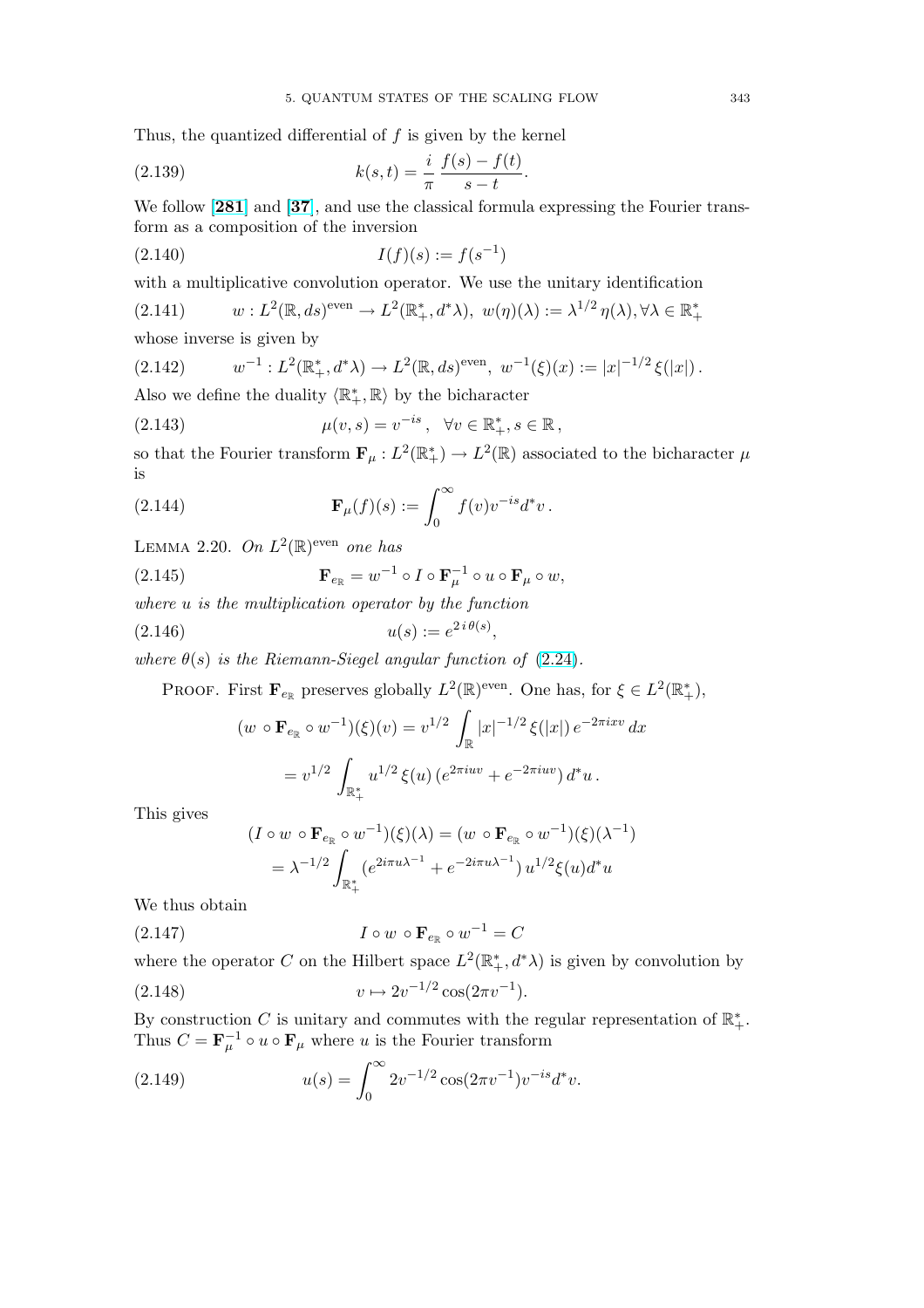<span id="page-2-0"></span>This is defined in the sense of distributions. To compute [\(2.149\)](#page-1-0) one can let  $v = e^{-t}$ and use

(2.150) 
$$
\int_{\mathbb{R}} e^{t/2} e^{-ze^t} e^{ist} dt = z^{-(1/2+is)} \Gamma(1/2+is), \quad \forall z, \ \Im z > 0.
$$

This gives

(2.151) 
$$
u(s) = 2\cos((1/2+is)\pi/2)(2\pi)^{-(1/2+is)}\Gamma(1/2+is)
$$

and the duplication formula

(2.152) 
$$
\Gamma\left(\frac{z}{2}\right)\Gamma\left(\frac{1+z}{2}\right) = \pi^{1/2}2^{1-z}\Gamma(z)
$$

shows that  $u(s)$  is given by

(2.153) 
$$
u(s) = \frac{\pi^{-z/2} \Gamma(z/2)}{\pi^{-(1-z)/2} \Gamma((1-z)/2)}, \ z = 1/2 + is,
$$

which, using  $(2.24)$  gives  $(2.146)$ .

The following lemma relates the quantized calculus to the analysis of the geometry of the three projections  $P_{\Lambda}$ ,  $\widehat{P}_{\Lambda}$  and  $N_E$ .

LEMMA 2.21. For any  $\Lambda$  there is a unitary operator

(2.154) 
$$
W = W_{\Lambda} : L^{2}(\mathbb{R})^{\text{even}} \to L^{2}(\mathbb{R}),
$$

such that, for any functions  $h_j \in \mathcal{S}(\mathbb{R}^*_+)$ ,  $j = 1, 2$ , one has

$$
(2.155)
$$

$$
W\vartheta_a(\tilde{h}_1)\widehat{P}_{\Lambda}P_{\Lambda}\vartheta_a(\tilde{h}_2)W^* =
$$

$$
\hat{h}_1\left(\frac{1}{2}u^{-1}\bar{d}u\Pi_{[-\infty,\frac{2\log\Lambda}{2\pi}]} + \Pi_{[0,\frac{2\log\Lambda}{2\pi}]} \right)\hat{h}_2
$$

Here  $\tilde{h}_j(\lambda) = \lambda^{-1/2} h_j(\lambda)$ , the operator  $\tilde{d}_j$  is the quantized differential of the function u of [\(2.146\)](#page-1-0) and  $\hat{h}_j$  is the multiplication operator by the Fourier transform  $\mathbf{F}_{\mu}(h_j)$ .

PROOF. We let  $\vartheta_m$  be the regular representation of  $\mathbb{R}^*_+$  on  $L^2(\mathbb{R}^*_+)$ 

(2.156) 
$$
(\vartheta_m(\lambda)\xi)(v) := \xi(\lambda^{-1}v), \quad \forall \xi \in L^2(\mathbb{R}^*).
$$

One has

(2.157) 
$$
w \,\vartheta_a(\tilde{h}_j)w^{-1} = \vartheta_m(h_j), \text{ and } \mathbf{F}_{\mu}\vartheta_m(h_j)\mathbf{F}_{\mu}^{-1} = \hat{h}_j.
$$

Now we have  $P_{\Lambda} = \mathbf{1}_{[-\Lambda,\Lambda]},$  so that  $wP_{\Lambda}w^{-1} = \mathbf{1}_{[0,\Lambda]},$  and we obtain

$$
\widehat{P}_{\Lambda} P_{\Lambda} = \mathbf{F}_{e_{\mathbb{R}}} P_{\Lambda} \mathbf{F}_{e_{\mathbb{R}}}^{-1} P_{\Lambda} = w^{-1} I \mathbf{F}_{\mu}^{-1} u \mathbf{F}_{\mu} \mathbf{1}_{[0,\Lambda]} \mathbf{F}_{\mu}^{-1} u^{-1} \mathbf{F}_{\mu} I \mathbf{1}_{[0,\Lambda]} w \n= w^{-1} \mathbf{F}_{\mu}^{-1} u^{-1} \mathbf{F}_{\mu} \mathbf{1}_{[\Lambda^{-1},\infty]} \mathbf{F}_{\mu}^{-1} u \mathbf{F}_{\mu} \mathbf{1}_{[0,\Lambda]} w,
$$

where we used the identity  $I\mathbf{F}_{\mu}^{-1}u\mathbf{F}_{\mu} = \mathbf{F}_{\mu}^{-1}u^{-1}\mathbf{F}_{\mu}I$ , which follows from the symmetry  $\theta(-s) = -\theta(s)$ . We also used the identity  $I\mathbf{1}_{[0,\Lambda]}I = \mathbf{1}_{[\Lambda^{-1},\infty]}$ . We now set

$$
(2.159) \t\t W_{\Lambda} := \mathbf{F}_{\mu} \,\vartheta_{\mathbf{m}}(\Lambda) \, w,
$$

with  $\vartheta_m(\Lambda)$  as in (2.156). One has

(2.160) 
$$
W_{\Lambda} \vartheta_{a}(\tilde{h}_{1}) \widehat{P}_{\Lambda} P_{\Lambda} \vartheta_{a}(\tilde{h}_{2}) W_{\Lambda}^{-1} =
$$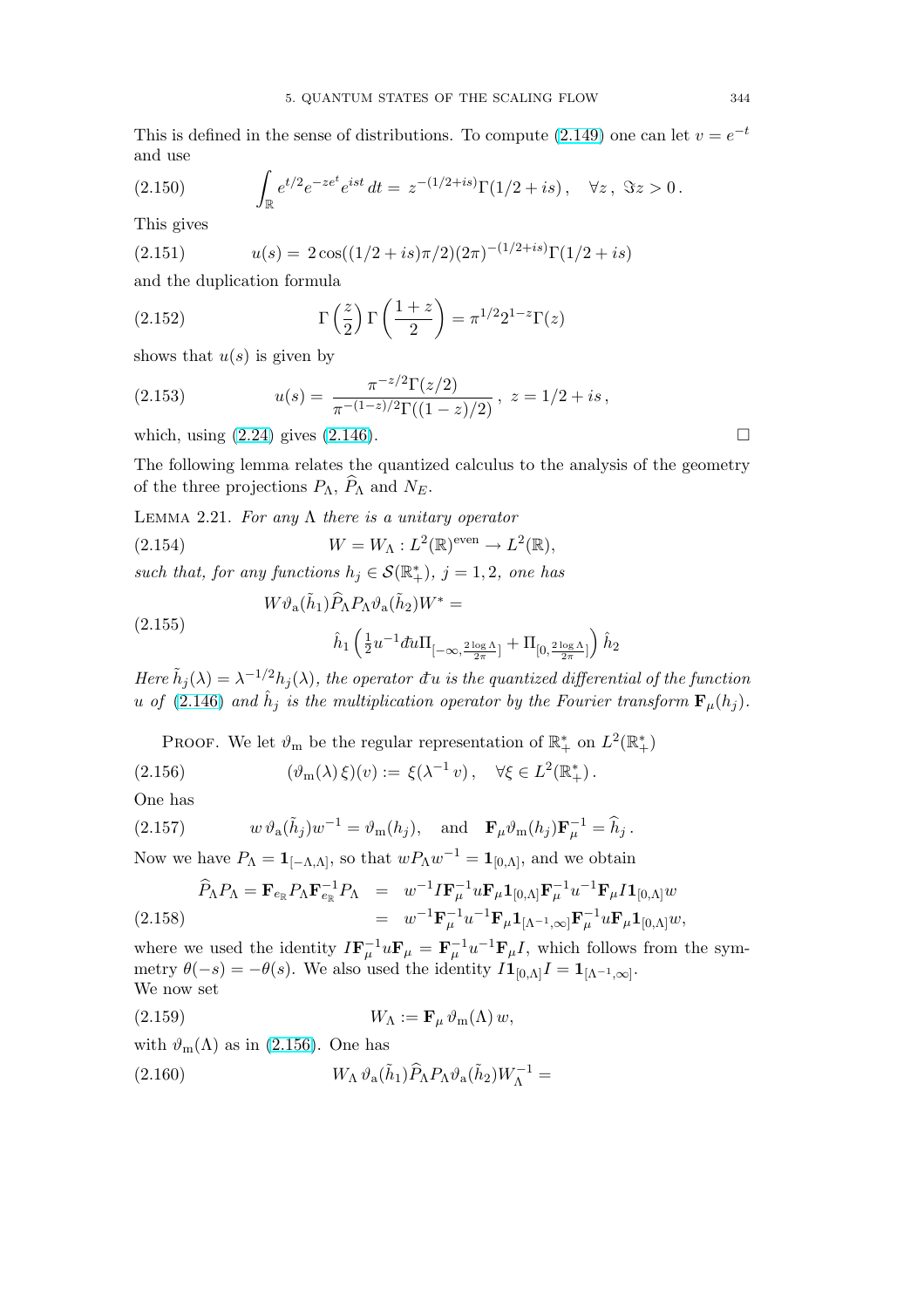$$
\mathbf{F}_{\mu}\vartheta_{\mathbf{m}}(\Lambda)\vartheta_{\mathbf{m}}(h_{1})\,\mathbf{F}_{\mu}^{-1}u^{-1}\mathbf{F}_{\mu}\mathbf{1}_{[\Lambda^{-1},\infty]}\mathbf{F}_{\mu}^{-1}u\mathbf{F}_{\mu}\mathbf{1}_{[0,\Lambda]}\vartheta_{\mathbf{m}}(h_{2})\vartheta_{\mathbf{m}}(\Lambda)^{-1}\mathbf{F}_{\mu}^{-1} \n= \widehat{h}_{1}u^{-1}\mathbf{F}_{\mu}\vartheta_{\mathbf{m}}(\Lambda)\mathbf{1}_{[\Lambda^{-1},\infty]}\vartheta_{\mathbf{m}}(\Lambda)^{-1}\mathbf{F}_{\mu}^{-1}u\mathbf{F}_{\mu}\vartheta_{\mathbf{m}}(\Lambda)\mathbf{1}_{[0,\Lambda]}\vartheta_{\mathbf{m}}(\Lambda)^{-1}\mathbf{F}_{\mu}^{-1}\widehat{h}_{2}.
$$

Here we use the identities [\(2.157\)](#page-2-0) and the fact that  $\vartheta_m(\Lambda)$  commutes with multiplicative convolution operators such as  $\mathbf{F}_{\mu}^{-1}u^{-1}\mathbf{F}_{\mu}$ . Next we see that

$$
(2.161) \t\t \t\t \vartheta_m(\Lambda) \mathbf{1}_{[\Lambda^{-1},\infty]} \vartheta_m(\Lambda)^{-1} = \mathbf{1}_{[1,\infty]} , \ \vartheta_m(\Lambda) \mathbf{1}_{[0,\Lambda]} \vartheta_m(\Lambda)^{-1} = \mathbf{1}_{[0,\Lambda^2]} .
$$

In order to use the quantized calculus on functions on  $\mathbb R$  as in Definition [2.19,](#page-0-0) we use the isomorphism of abelian groups

$$
(2.162) \t t \in \mathbb{R} \mapsto e^{2\pi t} \in \mathbb{R}_+^*
$$

and note that  $\mathbf{F}_{\mu}$  and  $\mathbf{F}_{e_{\mathbb{R}}}$  are conjugate by this isomorphism since the bicharacter  $\mu(v, s) = v^{-is}$  of [\(2.143\)](#page-1-0) fulfills

(2.163) 
$$
\mu(e^{2\pi t}, s) = e^{-2\pi i s t} = e_{\mathbb{R}}(st).
$$

Thus we get from [\(2.136\)](#page-0-0),

(2.164) 
$$
\mathbf{F}_{\mu} \mathbf{1}_{[a,b]} \mathbf{F}_{\mu}^{-1} = \Pi_{\left[\frac{\log a}{2\pi}, \frac{\log b}{2\pi}\right]},
$$

and we obtain, using [\(2.160\)](#page-2-0)

$$
(2.165) \t W_{\Lambda} \vartheta_{\rm a}(\tilde{h}_1) \widehat{P}_{\Lambda} P_{\Lambda} \vartheta_{\rm a}(\tilde{h}_2) W_{\Lambda}^{-1} = \widehat{h}_1 u^{-1} \Pi_{[0,\infty]} u \Pi_{[-\infty,\frac{2\log\Lambda}{2\pi}]} \widehat{h}_2.
$$

We then use

(2.166) 
$$
\frac{1}{2} du = [\Pi_{[0,\infty]}, u],
$$

which completes the proof of  $(2.155)$ .

## 5.2. Proof of Theorem [2.18.](#page--1-0)

As a first application of Lemma [2.21](#page-2-0) we now complete the proof of Theorem [2.18.](#page--1-0) One has  $N_E = \vartheta_m(h_E)$ , where  $\hat{h}_E = \mathbf{1}_{[-E,E]}$ . Thus,  $N_E \hat{P}_{\Lambda} P_{\Lambda}$  is unitarily equivalent to  $\overline{a}$  $\mathbf{r}$ 

(2.167) 
$$
\mathbf{1}_{[-E,E]}\left(\frac{1}{2}u^{-1}du\,\Pi_{[-\infty,\frac{2\log\Lambda}{2\pi}]}+\Pi_{[0,\frac{2\log\Lambda}{2\pi}]}\right).
$$

The trace of  $\mathbf{1}_{[-E,E]} \Pi_{[0, \frac{2 \log \Lambda}{2\pi}]}$  is equal to  $2E \frac{2 \log \Lambda}{2\pi}$  $\frac{\log \Lambda}{2\pi}$  and gives the leading term in the formula for  $\text{Tr}(N_E \widehat{P}_{\Lambda} P_{\Lambda})$ . If we replace  $\Pi_{[-\infty,\frac{2 \log \Lambda}{2\pi}]}$  by 1 the other term gives

(2.168) 
$$
\operatorname{Tr}\left(\mathbf{1}_{[-E,E]}\left(\frac{1}{2}u^{-1}du\right)\right)=\int_{-E}^{E}k(s,s)ds,
$$

where  $k(s,t)$  is the kernel representing  $\frac{1}{2}u^{-1}du$ . Its diagonal values are

(2.169) 
$$
k(s,s) = -\frac{1}{\pi} \frac{d\theta}{ds},
$$

where we use  $(2.139)$  and  $(2.146)$ . Thus, the integral gives

(2.170) 
$$
\operatorname{Tr}\left(\mathbf{1}_{[-E,E]}\left(\frac{1}{2}u^{-1}du\right)\right)=-\frac{2}{\pi}\theta(E)=-2(\langle N(E)\rangle-1).
$$